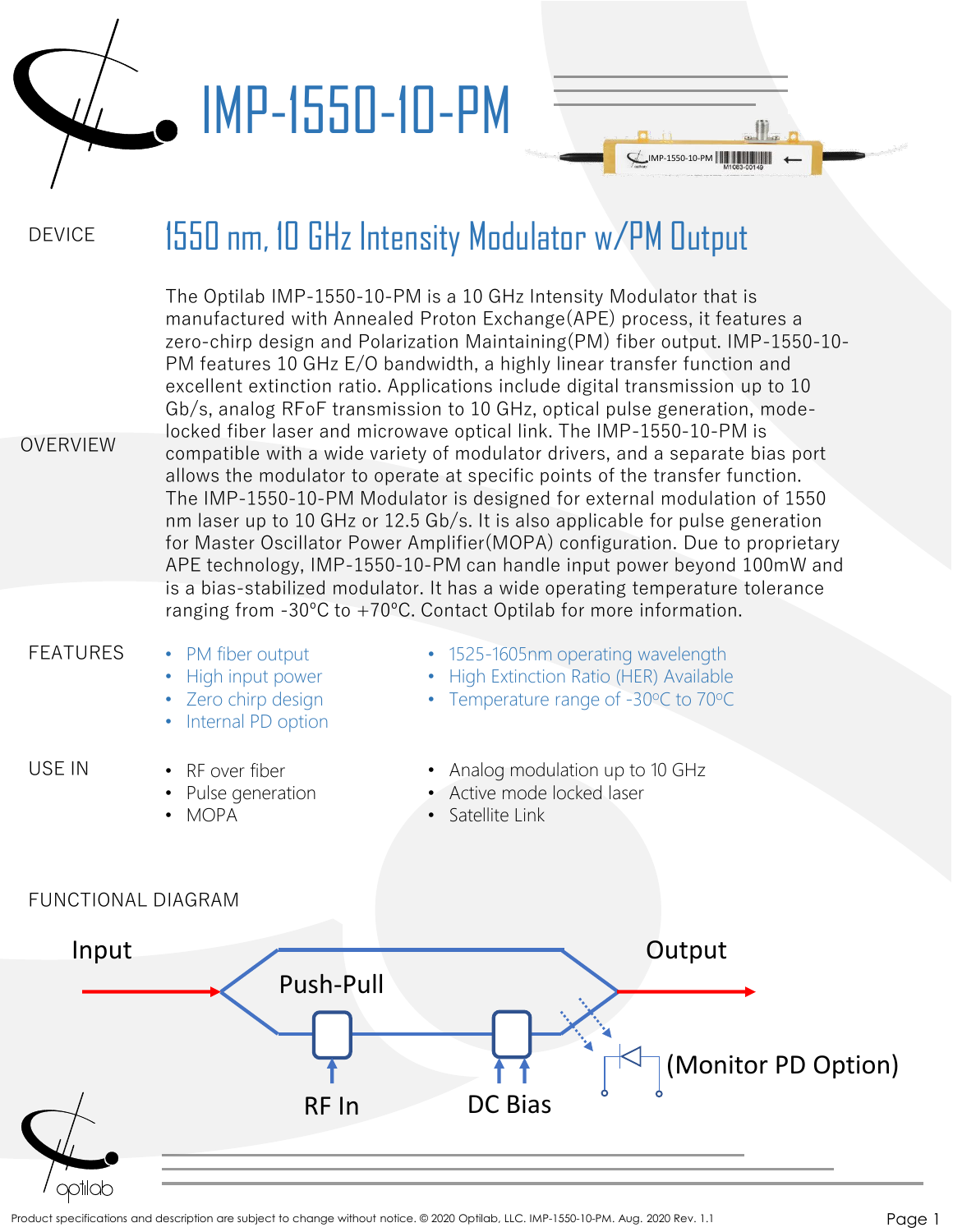

# IMP-1550-10-PM

## SPECIFICATIONS

| Maximum Input Power                  | $100 \text{ mW}$         |  |  |
|--------------------------------------|--------------------------|--|--|
| <b>Operating Wavelength</b>          | $1550 \pm 30$ nm         |  |  |
| Chirp Value                          | $\leq$ 0.2 max.          |  |  |
| <b>Insertion Loss</b>                | 4.5 dB typ., 5.0 dB max. |  |  |
| <b>Extinction Ratio</b>              | Typ. $7 V$ , ≥ $23 dB$ . |  |  |
| <b>Optical Return Loss</b>           | $\leq 40$ dB             |  |  |
| S21 3 dB Bandwidth                   | $\geq$ 8 GHz typ.        |  |  |
| <b>Polarization Extinction Ratio</b> | $\geq$ 17 dB, 20 dB typ. |  |  |
| <b>S11 Return Loss</b>               | $\le$ -10 dB DC to 7 GHz |  |  |
| $V\pi$ (RF Port)                     | Typ. 7 V, 7.5 V max.     |  |  |
| <b>RF Input Power</b>                | 26 dBm max.              |  |  |
| Impedance (RF Port)                  | $50 \Omega$ typ.         |  |  |
| $V\pi$ (DC Port)                     | Typ. 7 V, 23 dB min.     |  |  |
| Impedance (Bias Port)                | $1 M\Omega$ min.         |  |  |
| Internal PD Responsivity             | $>10$ mA/W               |  |  |

#### GENERAL

| <b>MECHANICAL</b> |  |
|-------------------|--|

| <b>Operating Temperature</b> | $-30$ $^{\circ}$ C to $+70$ $^{\circ}$ C |  |
|------------------------------|------------------------------------------|--|
| <b>Storage Temperature</b>   | -50 °C to +80 °C                         |  |
| <b>Operating Humidity</b>    | 0% to 90% Relative Humidity              |  |
| Input/Output Fiber Type      | PANDA - PM 400um buffer                  |  |
| <b>Input Connector</b>       | PM FC/APC                                |  |
| <b>Output Connector</b>      | PM FC/APC                                |  |
| <b>Crystal Orientation</b>   | X-cut, y-propagating                     |  |
| <b>Wavequide Process</b>     | Annealed Proton Exchange (APE)           |  |
| <b>Bias Port Connector</b>   | 2 Pins/4Pins Optional                    |  |
| <b>RF Port Connectors</b>    | Anritsu K female                         |  |
| Cabling                      | 900 um loose tubing                      |  |
| <b>Dimensions</b>            | 96 mm x 14 mm x 8.5 mm                   |  |

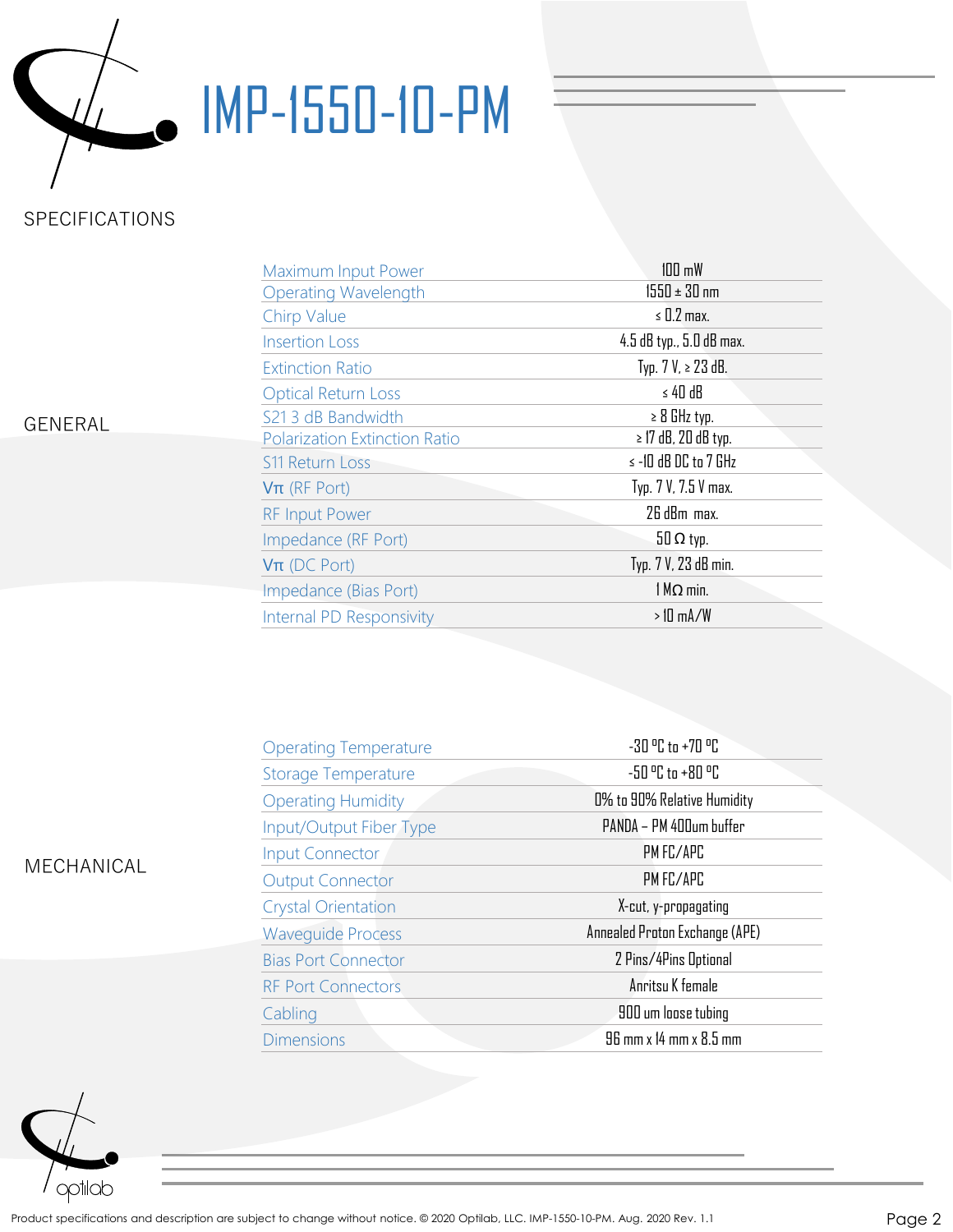

### SAMPLE S21 AND S11 BANDWIDTH





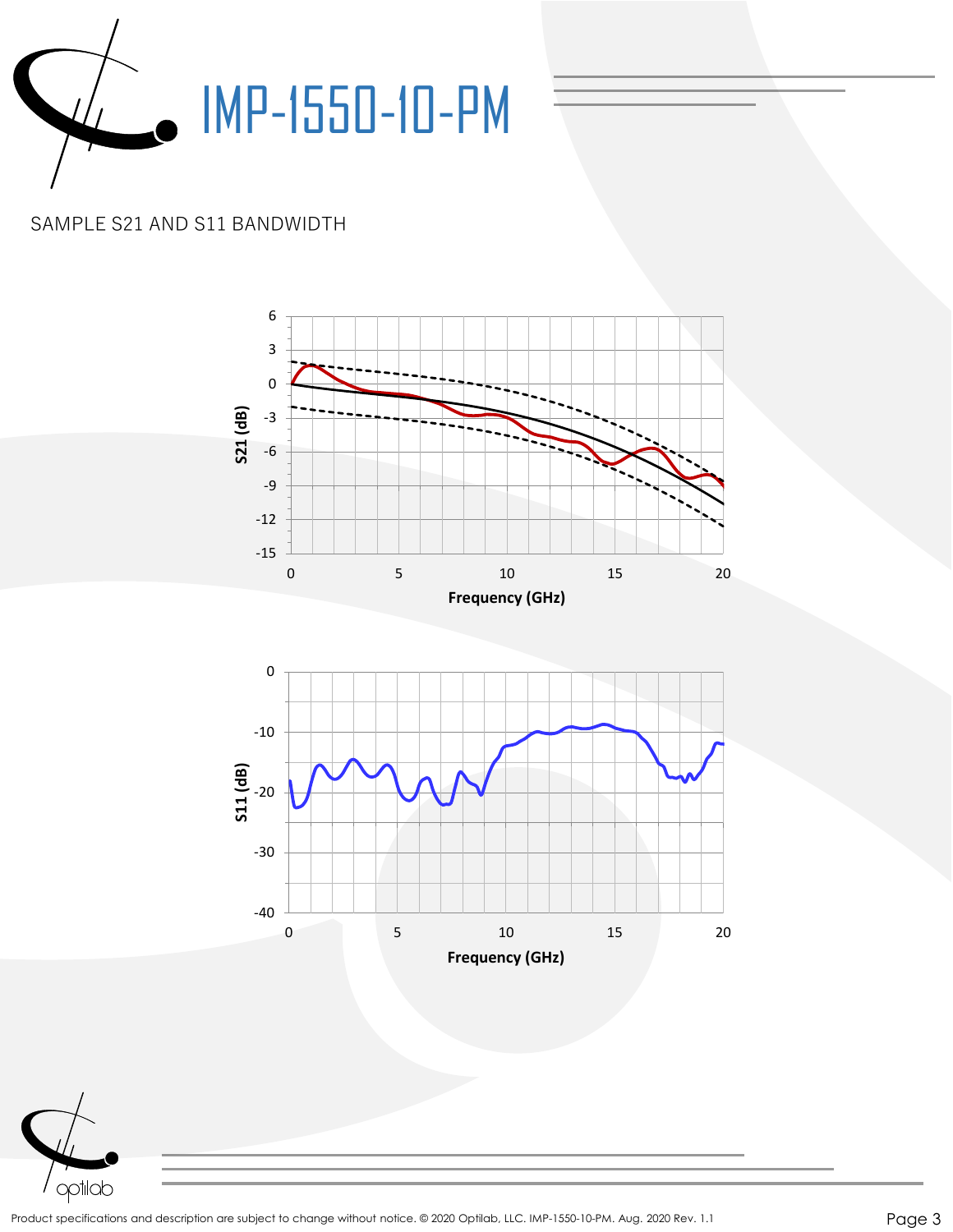

Product specifications and description are subject to change without notice. © 2020 Optilab, LLC. IMP-1550-10-PM. Aug. 2020 Rev. 1.1